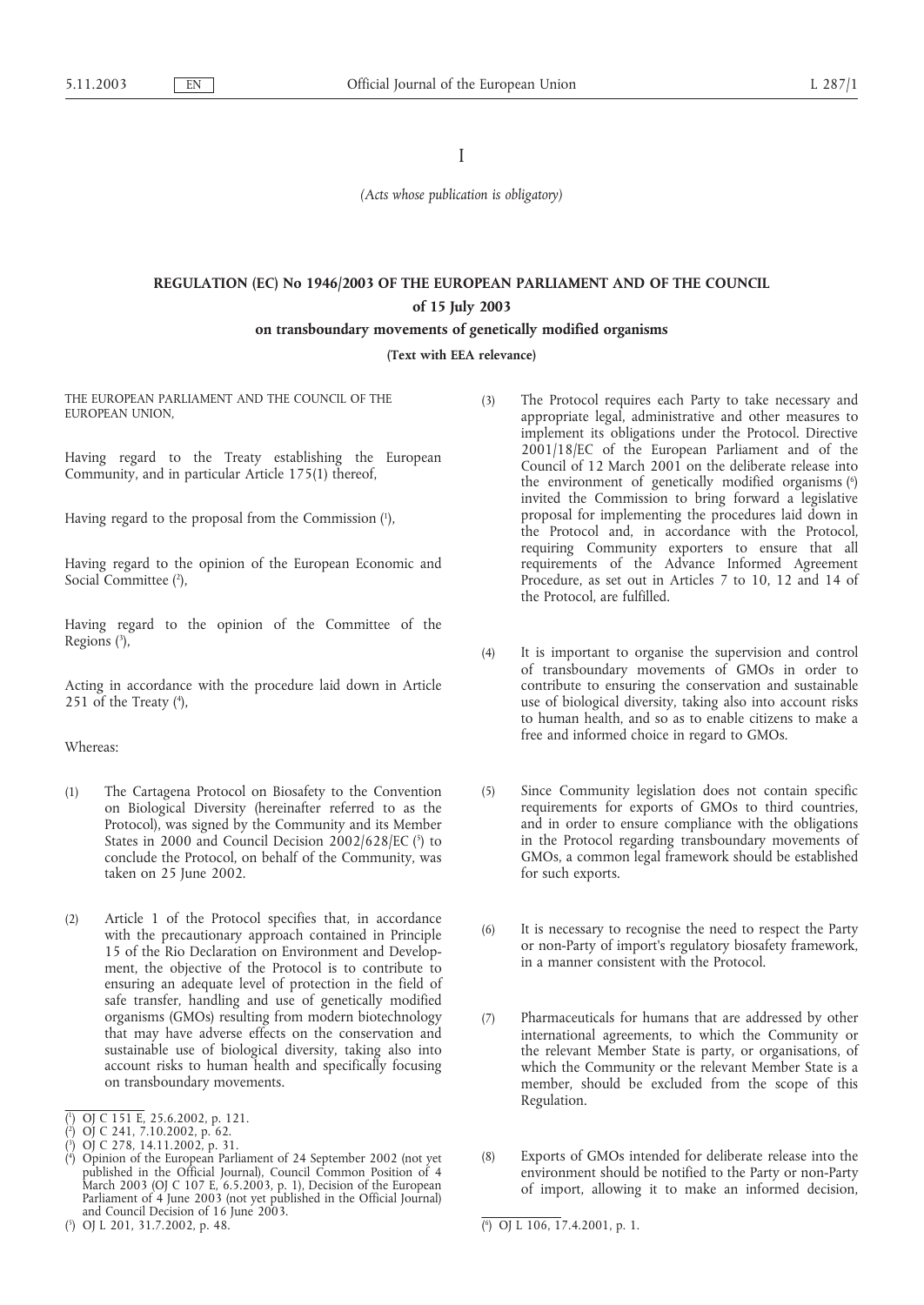based on a risk assessment carried out in a scientifically sound manner.

- (9) The notification should be ensured by the exporter. The exporter should be responsible for the accuracy of the information provided in the notification.
- (10) Exporters should await the prior written express consent of the Party or non-Party of import before proceeding with the first transboundary movement of a GMO intended for deliberate release into the environment.
- (11) Recognising that some developing countries, and some countries with economies in transition, may lack the capacities which would enable them to take such informed decisions, the Commission and Member States should make sustained efforts to enable them to develop and strengthen human resources and institutional capacities.
- (12) According to the Protocol, the Community or any other Party may take action that is more protective of the conservation and sustainable use of biological diversity than that called for in the Protocol, provided that such action is consistent with the objective and the provisions of the Protocol and in accordance with that Party's other obligations under international law.
- (13) According to the Protocol, the Community may apply its domestic legislation in respect of the movements of GMOs within its customs territory.
- (14) As existing Community legislation, and in particular Directive 2001/18/EC and sectoral legislation providing for a specific risk assessment to be carried out in accordance with the principles set out in that Directive, already contain rules which are in line with the objective of the Protocol, there is no need to adopt supplementary provisions with regard to imports of GMOs into the Community.
- (15) It is necessary to ensure the safe transport, handling and packaging of GMOs. As existing Community legislation, in particular Council Directive 94/55/EC of 21 November 1994 on the approximation of the laws of the Member States with regard to the transport of dangerous goods by road (1 ) and Council Directive 96/ 49/EC of 23 July 1996 on the approximation of the laws of the Member States with regard to the transport of dangerous goods by rail (2 ), already contain appropriate rules, there is no need to adopt supplementary provisions in this respect.
- (16) It is necessary to ensure the identification of GMOs being exported from or imported into the Community. With regard to traceability, labelling and identification of imports into the Community, such GMOs are subject to rules in Community legislation. With regard to exports similar rules should apply.
- (17) The Commission and Member States support the process with respect to the appropriate elaboration of international rules and procedures in the field of liability and redress for damage resulting from transboundary movements of GMOs, to be agreed, as provided for in Article 27 of the Protocol, at the first meeting of the Conference of the Parties to the Convention serving as the meeting of the Parties to the Protocol.
- (18) The Commission and the Member States support the further development and the application of the common formats for accompanying documentation on identification of GMOs, which is undertaken in accordance with Article 18 of the Protocol.
- (19) In order to respond efficiently to unintentional transboundary movements of GMOs that are likely to have a significant adverse effect on the conservation and sustainable use of biological diversity, taking into account risks to human health, a Member State should, as soon as it becomes aware of an event under its jurisdiction resulting in a release that may lead to an unintentional transboundary movement of a GMO that is likely to have such effects, take the appropriate measures to inform the public and inform without delay the Commission, all other Member States, affected or potentially affected States, the Biosafety Clearing-House (BCH) and, where appropriate, relevant international organisations. Also, that Member State should consult without delay affected or potentially affected States to enable them to determine appropriate responses and initiate necessary action.
- (20) In order to help develop the BCH, the Community and its Member States should ensure that relevant information is communicated to the BCH, and that monitoring and reporting on the implementation of the Protocol in the Community are performed.
- (21) Member States should lay down rules on penalties applicable to infringements of this Regulation and ensure that they are implemented. Those penalties should be effective, proportionate and dissuasive.
- (22) The precautionary principle should be taken into account when applying this Regulation.
- (23) This Regulation respects the fundamental rights and observes the principles recognised in particular by the Charter of Fundamental Rights of the European Union,

<sup>(</sup> 1 ) OJ L 319, 12.12.1994, p. 7. Directive as last amended by Commission Directive 2003/28/EC (OJ L 90, 8.4.2003, p. 45).<br><sup>2</sup>) OLL 235, 17.9.1996, p. 25. Directive as last amende

<sup>(</sup> ) OJ L 235, 17.9.1996, p. 25. Directive as last amended by Commission Directive 2003/29/EC (OJ L 90, 8.4.2003, p. 47).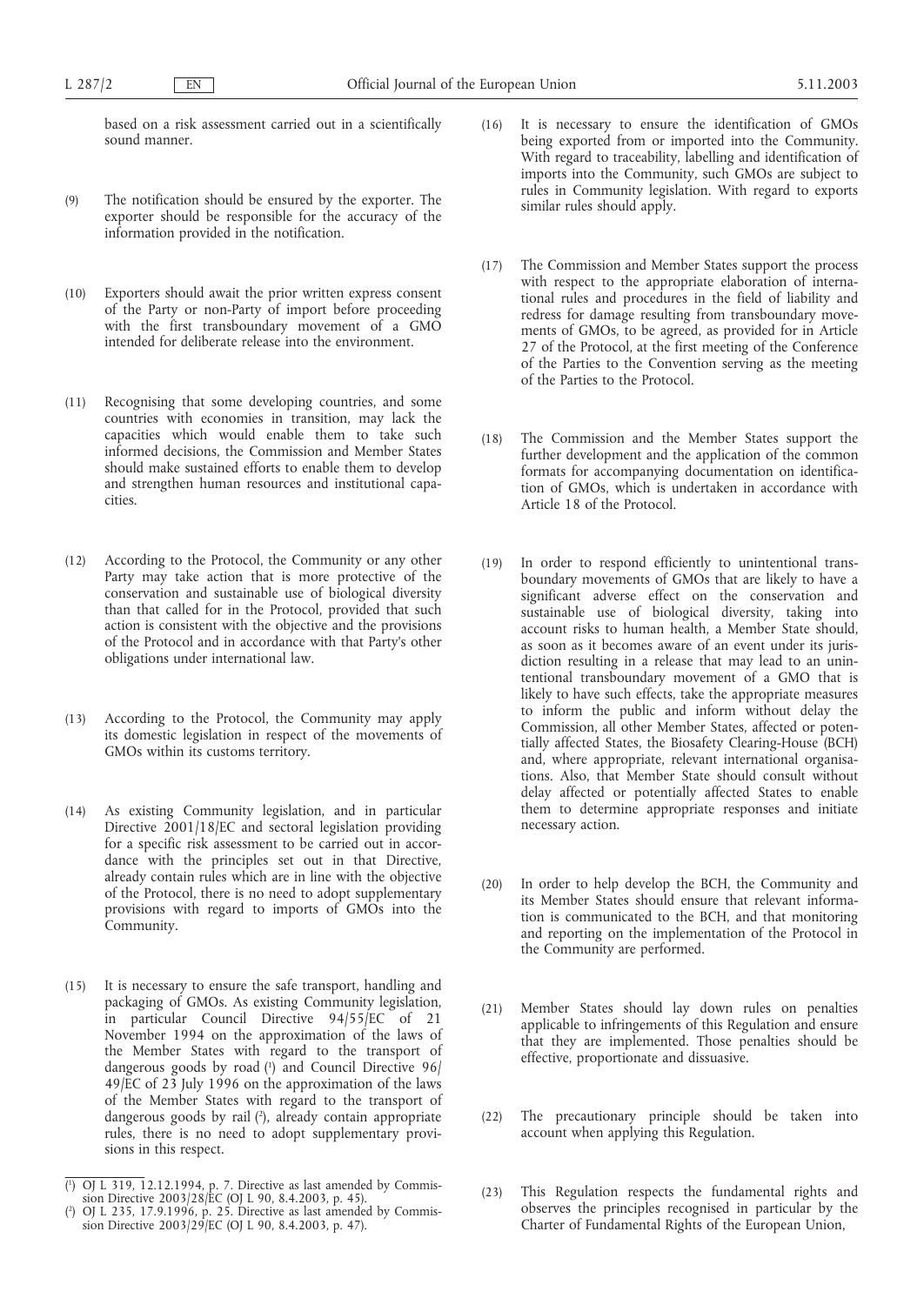HAVE ADOPTED THIS REGULATION:

### CHAPTER I

### **OBJECTIVES, SCOPE AND DEFINITIONS**

### *Article 1*

### **Objectives**

In accordance with the precautionary principle, and without prejudice to the provisions of Directive 2001/18/EC, the objectives of this Regulation are to establish a common system of notification and information for transboundary movements of genetically modified organisms (GMOs) and to ensure coherent implementation of the provisions of the Protocol on behalf of the Community in order to contribute to ensuring an adequate level of protection in the field of the safe transfer, handling and use of GMOs that may have adverse effects on the conservation and sustainable use of biological diversity, taking also into account risks to human health.

### *Article 2*

#### **Scope**

1. This Regulation shall apply to the transboundary movements of all GMOs that may have adverse effects on the conservation and sustainable use of biological diversity, also taking into account risks to human health.

2. Pharmaceuticals for humans that are addressed by other relevant international agreements or organisations are excluded from the scope of this Regulation.

#### *Article 3*

### **Definitions**

For the purpose of this Regulation, the following definitions shall apply:

- 1. 'organism' means organism as defined in Article 2(1) of Directive 2001/18/EC;
- 2. 'genetically modified organism', or 'GMO', means genetically modified organism as defined in Article 2(2) of Directive 2001/18/EC, excluding organisms obtained through the techniques of genetic modification listed in Annex IB to Directive 2001/18/EC;
- 3. 'deliberate release' means deliberate release as defined in Article 2(3) of Directive 2001/18/EC;
- 4. 'placing on the market' means placing on the market as defined in Article 2(4) of Directive 2001/18/EC;
- 5. 'contained use' means:
	- (a) activities defined in Article 2(c) of Directive 90/219/ EEC $(1)$ ;
	- (b) activities in which organisms other than micro-organisms are genetically modified or in which such GMOs are cultured, stored, transported, destroyed, disposed of or used in any other way, and for which specific containment measures, based on the same principles of containment as in Directive 90/219/EEC, are used appropriately to limit their contact with the general population and the environment;
- 6. 'food' means food as defined in Article 2 of Regulation (EC) No 178/2002 (2);
- 7. 'feed' means feed as defined in Article 3(4) of Regulation (EC) No 178/2002;
- 8. 'notification' means the submission of the information required from the exporter under this Regulation to the competent authority of a Party to the Protocol or to the competent authority of a non-Party;
- 9. 'the Biosafety Clearing-House' or 'the BCH' means the Biosafety Clearing-House established under Article 20 of the Protocol;
- 10. 'export' means:
	- (a) the permanent or temporary leaving of the customs territory of the Community of GMOs meeting the conditions of Article 23(2) of the Treaty;
	- (b) the re-export of GMOs not meeting the conditions referred to in (a) which are placed under a customs procedure other than transit procedure;
- 11. 'import' means the placing under a customs procedure, other than transit procedure, of GMOs introduced into the customs territory of a Party or non-Party outside the Community from a Party within the Community;
- 12. 'exporter' means any natural or legal person by whom or on whose behalf a notification is made, that is to say the person who, at the time when the notification is sent, holds the contract with the consignee in the third country and has the power to determine that the GMO is to be sent out of the customs territory of the Community. If no export contract has been concluded or if the holder of the contract does not act on its own behalf, the power to determine that the GMO is to be sent out of the customs territory of the Community shall be decisive;
- 13. 'importer' means any natural or legal person, under the jurisdiction of the Party or non-Party of Import, who arranges for a GMO to be imported;

<sup>(</sup> 1 ) Council Directive 90/219/EEC of 23 April 1990 on the contained use of genetically modified micro-organisms (OJ L 117, 8.5.1990, p. 1). Directive as last amended by Decision 2001/204/EC (OJ L 73, 15.3.2001, p. 32).

<sup>(</sup> 2 ) Regulation (EC) No 178/2002 of the European Parliament and of the Council of 28 January 2002 laying down the general principles and requirements of food law, establishing the European Food Safety Authority and laying down procedures in matters of food safety (OJ L 31, 1.2.2002, p. 1).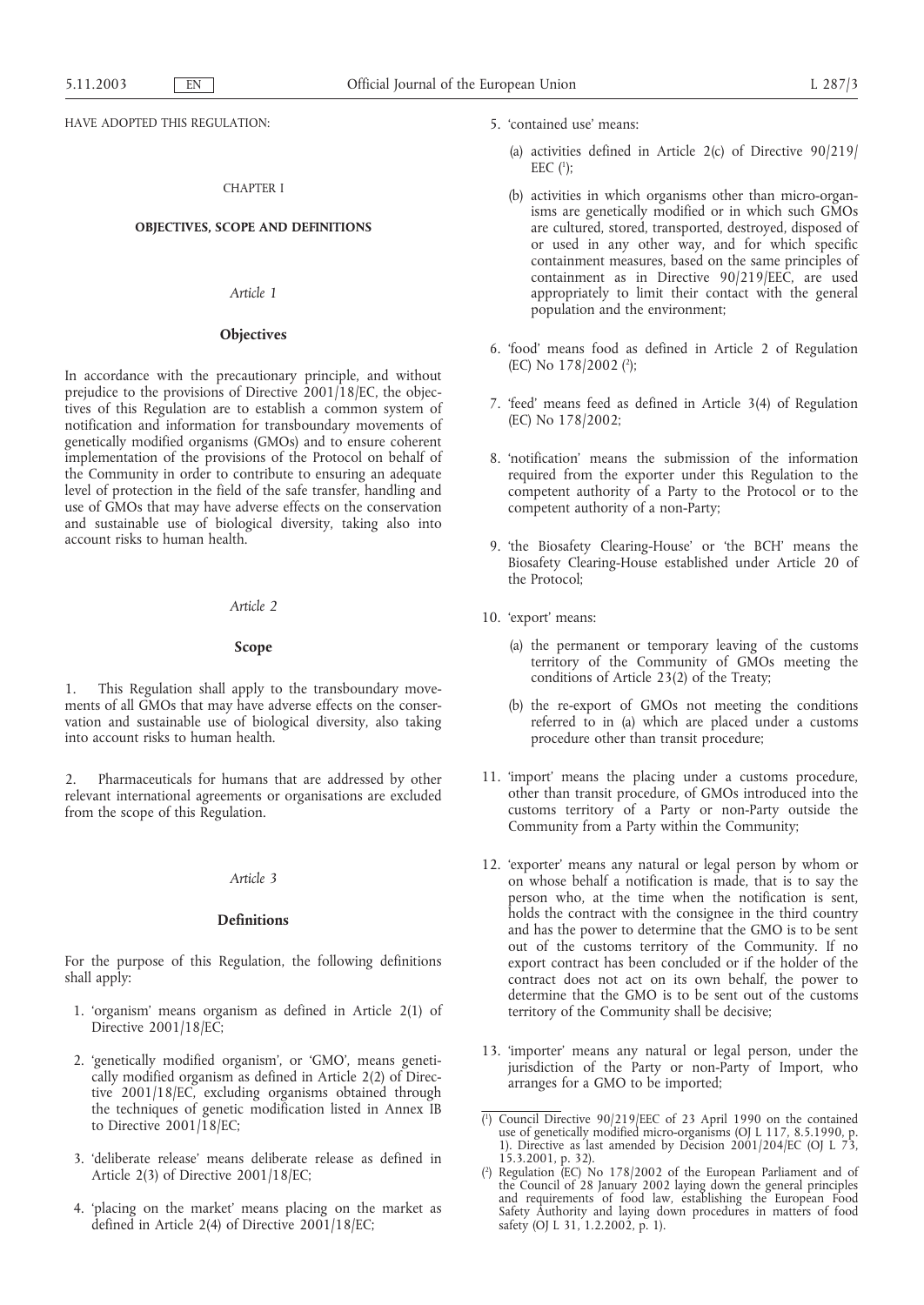- 14. 'transboundary movement' means the intentional or unintentional movement of a GMO between one Party or non-Party and another Party or non-Party, excluding intentional movements between Parties within the Community;
- 15. 'Party' means any country or regional economic integration organisation being a Party to the Protocol;
- 16. 'non-Party' means any country or regional economic integration organisation not being a Party to the Protocol;
- 17. 'the Protocol' means the Cartagena Protocol on Biosafety to the Convention on Biological Diversity (the Convention);
- 18. 'biological diversity' means the variability among living organisms from all sources including, *inter alia*, terrestrial, marine and other aquatic ecosystems and the ecological complexes of which they are part; this includes diversity within species, between species and of ecosystems;
- 19. 'competent authority' means a competent authority designated by a Party to the Protocol, or the relevant equivalent body of a non-Party, which is responsible for performing the administrative functions required by the Protocol, or equivalent functions in the case of a non-Party, and is authorised to act on its behalf with respect to those functions;
- 20. 'focal point' means the entity designated by a Party to be responsible on its behalf for liaising with the Secretariat;
- 21. 'Secretariat' means the Secretariat to the Protocol.

### CHAPTER II

#### **EXPORTS OF GMOs TO THIRD COUNTRIES**

#### Section 1

### **GMOs intended for deliberate release into the environment**

### *Article 4*

#### **Notification to Parties and non-Parties of import**

The exporter shall ensure notification, in writing, to the competent authority of the Party or non-Party of import prior to the first intentional transboundary movement of a GMO intended for deliberate release into the environment and destined for the use specified in accordance with Annex I, point (i). The notification shall contain, as a minimum, the information specified in Annex I. The exporter shall ensure the accuracy of the information contained in the notification.

### *Article 5*

### **Cases of non-decision**

1. A failure by the Party of import to acknowledge receipt of a notification or to communicate its decision shall not imply its consent to an intentional transboundary movement. No first intentional transboundary movement may be made without prior written express consent of the Party or, where appropriate, non-Party of import.

2. In cases where the Party of import does not communicate its decisions in response to a notification within 270 days from the date of receiving the notification, the exporter shall send a written reminder, with a deadline for response of 60 days from receipt of this reminder, to the competent authority of that Party of import, with a copy to the Secretariat, to the Member State of export, and to the Commission. In calculating the time within which a Party of import is to respond, the number of days it has to wait for additional relevant information shall not be taken into account.

3. Without prejudice to paragraph 1, the exporter shall not proceed with the first intentional transboundary movement of a GMO intended for deliberate release unless the procedures determined by the Party of import in accordance with Articles 9 and 10 of the Protocol or, where appropriate, equivalent procedures required by a non-Party of import have been followed.

4. Paragraphs 1, 2 and 3 shall not apply to cases of transboundary movements covered by simplified procedures or bilateral, regional and multilateral agreements or arrangements entered into in accordance with Article 13 and 14 of the Protocol.

5. The Commission and the Member States shall, in consultation with the Secretariat, take appropriate action in accordance with any appropriate procedures and mechanisms to facilitate decision-making or to promote compliance with the provisions of the Protocol by the Parties of import as decided by the Conference of the Parties to the Convention serving as the meeting of the Parties to the Protocol.

#### *Article 6*

### **Informing the Party of export**

The exporter shall for a period of a minimum of five years keep a record of the notification referred to in Article 4 and the acknowledgement of receipt and the decision of the Party or, where appropriate, non-Party of import and send a copy of these documents to the competent authority of the Member State from which the GMO is exported and to the Commission.

Without prejudice to Article 16, the Commission shall make these documents available to the public in accordance with the Community rules on access to environmental information.

### *Article 7*

### **Review of decisions**

1. If the exporter considers that a change in circumstances has occurred that may influence the outcome of the risk assessment upon which the decision was based or that additional relevant scientific or technical information has become available, he may ask the Party or, where appropriate, non-Party of import to review a decision it has made concerning notification pursuant to Article 10 of the Protocol.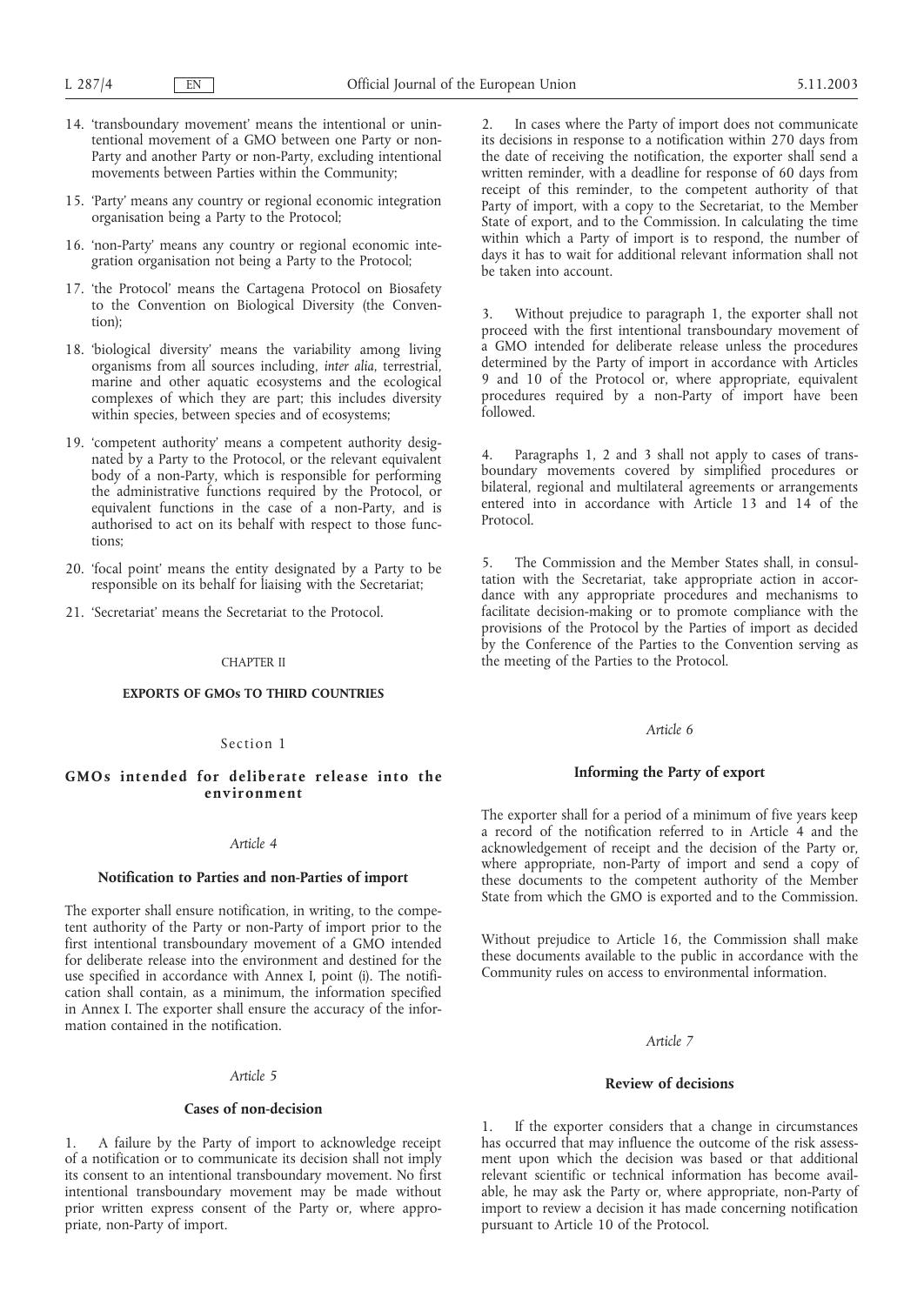2. Where a Party or non-Party of import does not respond to such a request within 90 days, the exporter shall send a written reminder to the competent authority of that Party or, where appropriate, non-Party of import, with a copy to the Secretariat, requesting a response within a set period following receipt of the reminder.

### *Article 8*

### **Exceptions to Section 1 of this Chapter**

1. GMOs intended for deliberate release into the environment identified in a decision of the Conference of the Parties to the Convention serving as the Meeting of the Parties to the Protocol as being not likely to have adverse effects on the conservation and sustainable use of biological diversity, taking also into account risks to human health, shall be excluded from the scope of section 1 of this Chapter.

2. Section 1 of this Chapter shall not apply to GMOs intended for direct use as food or feed, or for processing.

The obligations referred to in section 1 of this Chapter shall not apply if the Party of import has specified in advance to the BCH, in accordance with Article  $13(1)(b)$  and Article 14(3) of the Protocol, that such imports of GMOs are to be exempted from the Advance Informed Agreement Procedure, as set out in Articles 7 to 10, 12 and 14 of the Protocol, provided that adequate measures are applied to ensure their safe intentional transboundary movement in accordance with the objective of the Protocol.

### Section 2

### **GMOs intended for direct use as food or feed, or for processing**

#### *Article 9*

#### **Information to the BCH**

1. The Commission on behalf of the Community or, where appropriate, the Member State which made the decision shall inform the BCH and other Parties through the BCH of any final decision regarding use, including placing on the market, within the Community or use within a Member State, of a GMO that may be subject to transboundary movements for direct use as food or feed or for processing. This information shall be sent to the BCH within 15 days of the adoption of that decision.

This paragraph shall not apply to decisions regarding the deliberate release in accordance with Part B of Directive 2001/18/ EC of a GMO which is not intended for direct use as food or feed or for processing in a third country without a subsequent decision.

2. The information referred to in paragraph 1 and sent to the BCH shall contain as a minimum the information specified in Annex II.

3. The Commission or the Member State referred to in paragraph 1 shall process requests submitted to them by any Party or non-Party for additional information regarding the decisions referred to in paragraph 1.

4. A copy of the information referred to in paragraphs 1, 2 and 3 shall be sent by the Commission or the Member State referred to in paragraph 1, in writing, to the focal point of each Party that informs the Secretariat in advance that it does not have access to the BCH.

#### *Article 10*

#### **Parties' and non-Parties' national decisions on import**

1. The exporter shall respect any decision on the import of GMOs intended for direct use as food or feed, or for processing, taken by a Party in accordance with Article 11(4) of the Protocol, or by a non-Party of import under its domestic regulatory framework that is consistent with the objective of the Protocol.

2. If a developing country Party or non-Party of import or a Party or non-Party of import with an economy in transition has declared through the BCH that it will take a decision prior to an import of a specific GMO intended for direct use as food or feed, or for processing, in accordance with Article 11(6) of the Protocol, the exporter shall not proceed with the first export of such GMO unless the procedure provided for under that provision has been followed.

Failure by the Party or non-Party of import to acknowledge receipt of a notification or to communicate its decision in accordance with paragraph 2 shall not imply its consent or refusal to the import of a GMO intended for direct use as food or feed, or for processing. No GMO that may be subject to transboundary movements for direct use as food or feed or for processing may be exported, unless it is authorised within the Community or the competent authority of a third country has expressly agreed to the import as required under Article 12 of Regulation (EC) No 178/2002.

### Section 3

### **GMOs intended for contained use**

### *Article 11*

1. The provisions of Chapter II, section 1 shall not apply to transboundary movements of GMOs intended for contained use where such transboundary movements are undertaken in accordance with the standards of the Party or non-Party of import.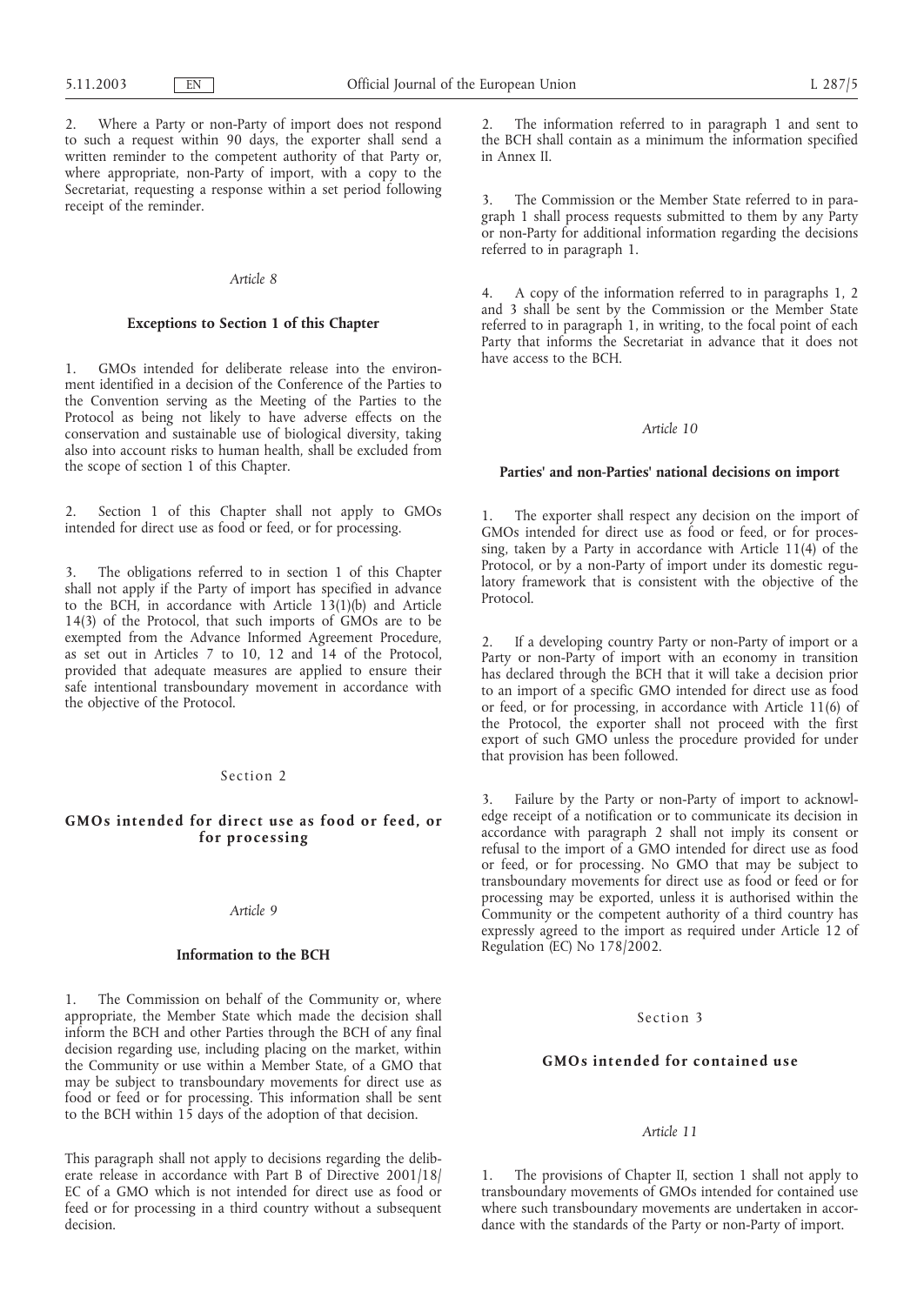2. Paragraph 1 shall be without prejudice to any right of a Party or non-Party to subject all GMOs to risk assessment prior to decisions on import and to set standards for contained use within their jurisdiction.

### Section 4

### **Common provisions**

### *Article 12*

### **Identification and accompanying documentation**

1. Exporters shall ensure that the following information is stated in a document accompanying the GMO and is transmitted to the importer receiving the GMO:

- (a) that it contains or consists of GMOs;
- (b) the unique identification code(s) assigned to those GMOs if such codes exist.

2. For GMOs intended for direct use as food or feed, or for processing, the information referred to in paragraph 1 shall be supplemented by a declaration by the exporter:

- (a) stating that the GMOs are intended for direct use as food or feed, or for processing and indicating clearly that they are not intended for deliberate release into the environment; and
- (b) giving details of the contact point for further information.

Paragraph 1(b) shall not apply to products consisting of or containing mixtures of GMOs to be used only and directly as food or feed, or for processing. These products shall be subject to the traceability requirements of Directive 2001/18/EC and, when applicable, future Community legislation covering traceability, labelling and identification of such GMOs.

3. For GMOs intended for contained use, the information referred to in paragraph 1 shall be supplemented by a declaration by the exporter which shall specify:

- (a) any requirements for the safe handling, storage, transport and use of these GMOs;
- (b) the contact point for further information, including the name and address of the individual or institution to whom or which the GMOs are consigned.

For GMOs intended for deliberate release into the environment and any other GMO to which this Regulation applies, the information referred to in paragraph 1 shall be supplemented by a declaration by the exporter which shall set out:

- (a) the identity and relevant traits and characteristics of the GMOs;
- (b) any requirements for the safe handling, storage, transport and use of these GMOs;
- (c) the contact point for further information and, as appropriate, the name and address of the importer and exporter;

(d) a declaration that the movement is in conformity with the requirements of the Protocol applicable to the exporter.

5. Paragraph 1 to 4 shall be without prejudice to other specific requirements imposed by Community legislation and to international identification requirements to be developed in accordance with Article 18 of the Protocol.

# *Article 13*

## **Transit**

The exporter shall ensure notification of the transit of GMOs to Parties that have taken the decision to regulate transit of GMOs through their territory and have informed the BCH of this decision.

#### CHAPTER III

#### **UNINTENTIONAL TRANSBOUNDARY MOVEMENT OF GMOs**

#### *Article 14*

1. Member States shall take appropriate measures to prevent unintentional transboundary movements of GMOs.

2. As soon as a Member State becomes aware of an occurrence, under its jurisdiction, resulting in a release of GMOs that leads, or may lead, to an unintentional transboundary movement that is likely to have significant adverse effects on the conservation and sustainable use of biological diversity, taking into account risks to human health, that Member State shall:

- (a) take the appropriate measures to inform the public and inform without delay the Commission, all other Member States, affected or potentially affected States, the BCH, and, where appropriate, relevant international organisations;
- (b) without delay consult the affected or potentially affected States to enable them to determine appropriate responses and initiate necessary action, including emergency measures in order to minimise any significant adverse effects.

3. Any information arising from paragraph 2 shall include the information specified in Annex III.

#### CHAPTER IV

#### **COMMON PROVISIONS**

### *Article 15*

#### **Participation in the international information procedure**

1. The Member States shall, without prejudice to the protection of confidential information in accordance with the provisions of the Protocol, inform the BCH and the Commission of:

(a) national legislation and guidelines relevant to the implementation of the Protocol, in accordance with Article  $11(5)$ and Article 20(3)(a) of the Protocol;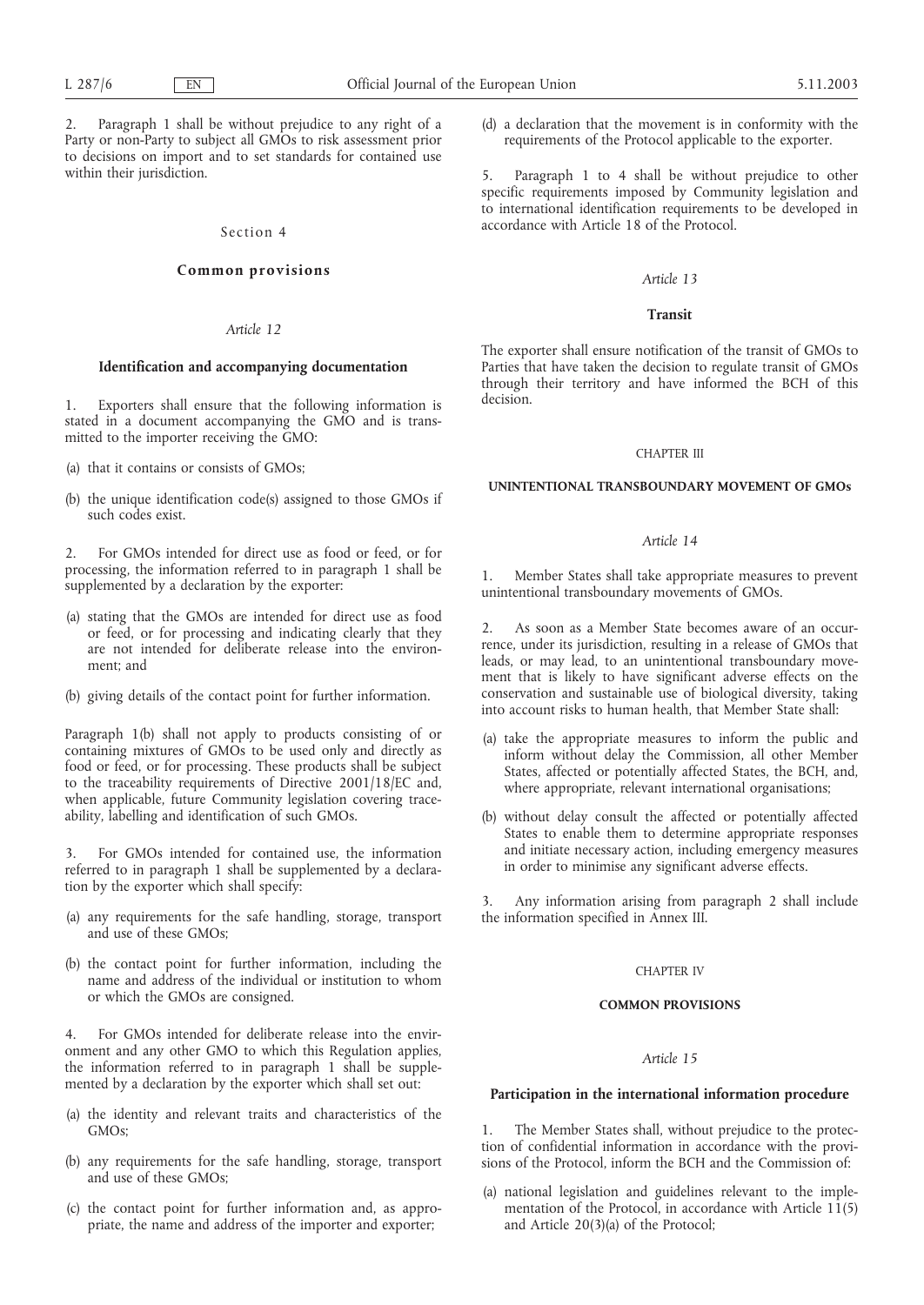- (b) national contact points for notification of unintentional transboundary movements, in accordance with Article 17 of the Protocol;
- (c) any bilateral, regional and multilateral agreement and arrangements entered into by the Member State regarding intentional transboundary movements of GMOs, in accordance with Article 20(3)(b) of the Protocol;
- (d) any information concerning cases of unintentional or illegal transboundary movements pertaining to them, in accordance with Articles 17 and 25 of the Protocol;
- (e) any final decision taken by a Member State, on the use of GMOs within that Member State, including decisions:
	- on contained use classified in risk class 3 or 4 of GMOs which are likely to be subject to transboundary movements,
	- on the deliberate release of GMOs in accordance with part B of Directive 2001/18/EC, or
	- on import into the Community of GMOs,

in accordance with Article 11 and Article 20(3)(d) of the Protocol, within 15 days of the adoption of that decision;

- (f) any summary of risk assessments or environmental reviews of GMOs generated by the Community's regulatory process and carried out in accordance with Article 15 of the Protocol, including, where appropriate, relevant information regarding products thereof, namely, processed materials that are of GMO origin, containing detectable novel combinations of replicable genetic material obtained through the use of modern biotechnology, in accordance with Article 20(3)(c) of the Protocol;
- (g) any review of national decisions regarding an intentional transboundary movement, in accordance with Article 12 of the Protocol;
- (h) any decision taken by a Member State on safeguard measures under Article 23 of Directive 2001/18/EC or emergency measures taken by a Member State under Community legislation on genetically modified food and feed.

The Commission shall in accordance with the provisions of the Protocol inform, on behalf of the Community, the BCH of:

- (a) Community legislation and guidelines relevant for the implementation of the Protocol, in accordance with Article  $11(5)$  and Article 20(3)(a) of the Protocol;
- (b) any bilateral, regional and multilateral agreement and arrangements at Community level regarding intentional transboundary movements of GMOs, in accordance with Article 20(3)(b) of the Protocol;
- (c) any final decision taken at Community level regarding the use of a GMO within the Community, including decisions on the placing on the market or the importation of a GMO, in accordance with Article 11 and Article 20(3)(d) of the Protocol;
- (d) any summary of risk assessments or environmental review of GMOs generated by the Community regulatory process and carried out in accordance with procedures similar to those laid down in Annex II to Directive 2001/18/EC, including, where appropriate, relevant information regarding products thereof, namely, processed materials that are of GMO origin, containing detectable novel combinations of replicable genetic material obtained through the use of modern biotechnology, in accordance with Article 20(3)(c) of the Protocol;
- (e) any review of decisions at Community level regarding an intentional transboundary movement, in accordance with Article 12 of the Protocol;
- (f) any application of Community legislation instead of the procedures of the Protocol for intentional movements of GMOs within the Community and imports of GMOs into the Community in accordance with Article 14(3) and (4) of the Protocol;
- (g) reports submitted pursuant to Article 19 of this Regulation, including those on implementation of the advanced informed agreement procedure, in accordance with Article 20(3)(e) of the Protocol.

### *Article 16*

#### **Confidentiality**

1. The Commission and the Member States shall not divulge to third parties any confidential information received or exchanged under this Regulation.

2. The exporter may indicate the information in the notification submitted under Article 4 which should be treated as confidential. Justification shall be given in such cases upon request.

3. In no case may the following information when submitted according to Articles 4, 9 or 12 be kept confidential:

- (a) name and address of the exporter and importer,
- (b) general description of the GMO or GMOs,
- (c) a summary of the risk assessment of the effects on the conservation and sustainable use of biological diversity, taking also into account risks to human health, and
- (d) any methods and plans for emergency response.

If, for whatever reasons, the exporter withdraws the notification, the Member States and the Commission must respect the confidentiality of commercial and industrial information, including research and development information, as well as information on which the Party or non-Party of import and the exporter disagree as to its confidentiality.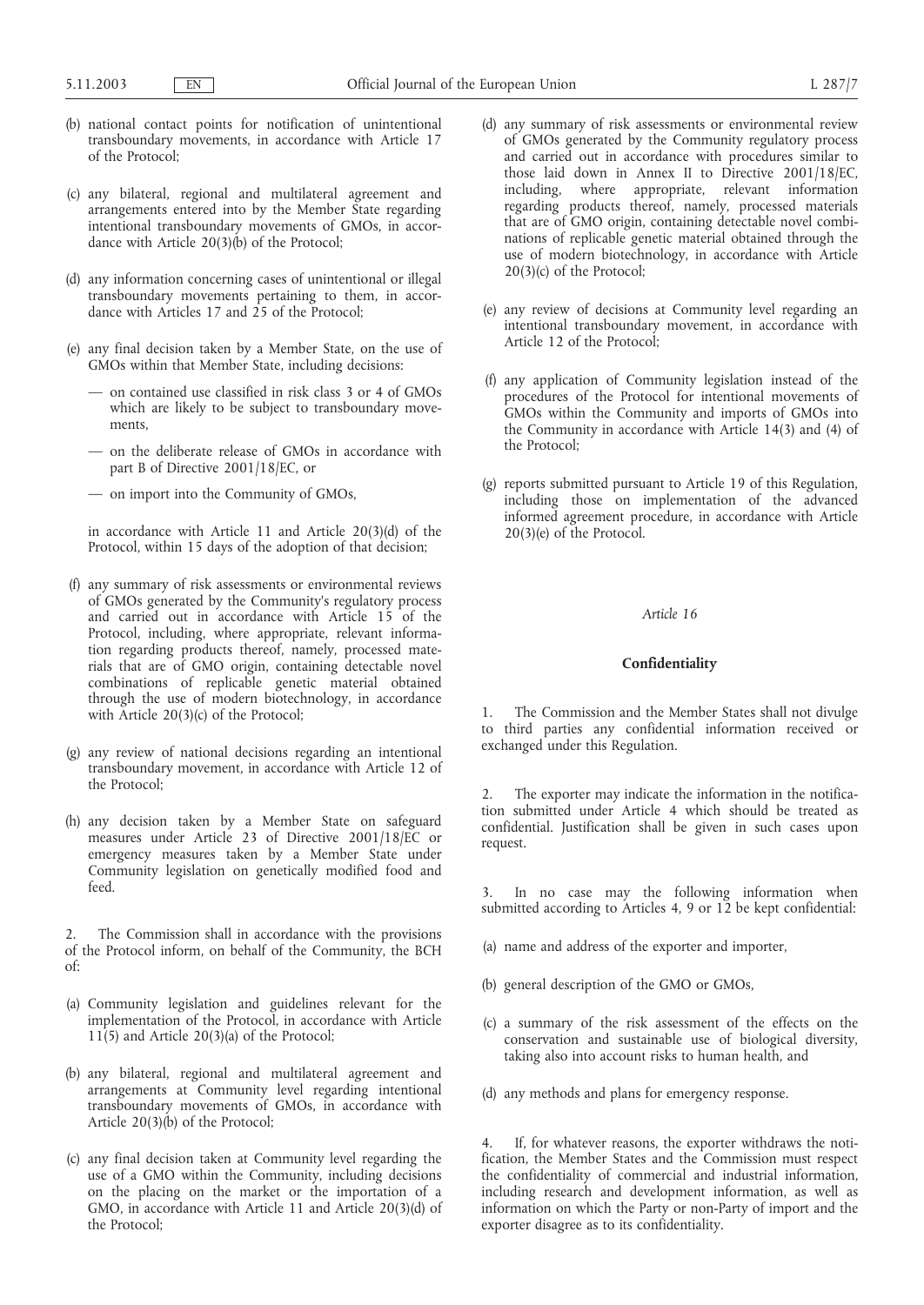#### *Article 17*

### **Competent authorities and focal points**

1. The Commission shall designate a Community focal point and shall, where appropriate, identify any Community competent authority.

2. Each Member State shall designate one focal point, as well as one or more competent authorities. A single entity may fulfil the functions of both focal point and competent authority.

3. The Commission, on behalf of the Community, and each Member State respectively shall, no later than the date of entry into force of the Protocol for them, inform the Secretariat of the names and addresses of their focal points and their competent authorities. Where a Member State or the Commission designates more than one competent authority, it shall, when conveying this to the Secretariat, include relevant information on the respective responsibilities of those authorities. Where applicable, such information shall, as a minimum, specify which competent authority is responsible for which type of GMO. The Commission and the Member States shall forthwith inform the Secretariat of any changes in the designation of their focal points or in the name and address or responsibilities of their competent authority or authorities.

### *Article 18*

#### **Penalties**

The Member States shall lay down the rules on penalties applicable to infringements of the provisions of this Regulation and shall take all measure necessary to ensure that they are implemented. The penalties provided for must be effective, proportionate and dissuasive. The Member States shall notify those provisions to the Commission, by not later than 5 November 2004 and shall notify it without delay of any subsequent amendment affecting them.

#### *Article 19*

#### **Monitoring and reporting**

1. At regular intervals and at least every three years, unless otherwise determined under Article 33 of the Protocol, Member States shall forward to the Commission a report on the implementation of this Regulation.

2. The Commission shall, at intervals to be determined by the Conference of the Parties to the Convention serving as the meeting of the Parties to the Protocol, compile a report on the basis of the information provided by the Member States and present it to the Conference of the Parties to the Convention serving as the meeting of the Parties to the Protocol.

#### *Article 20*

#### **Entry into force**

This Regulation shall enter into force on the 20th day following that of its publication in the *Official Journal of the European Union*.

2. This Regulation shall apply from the date of entry into force of the Protocol, in accordance with Article 37(1) of the Protocol, or from the date of entry into force of this Regulation, whichever shall be the later.

This Regulation shall be binding in its entirety and directly applicable in all Member States.

Done at Brussels, 15 July 2003.

*For the European Parliament The President* P. COX

*For the Council The President* G. TREMONTI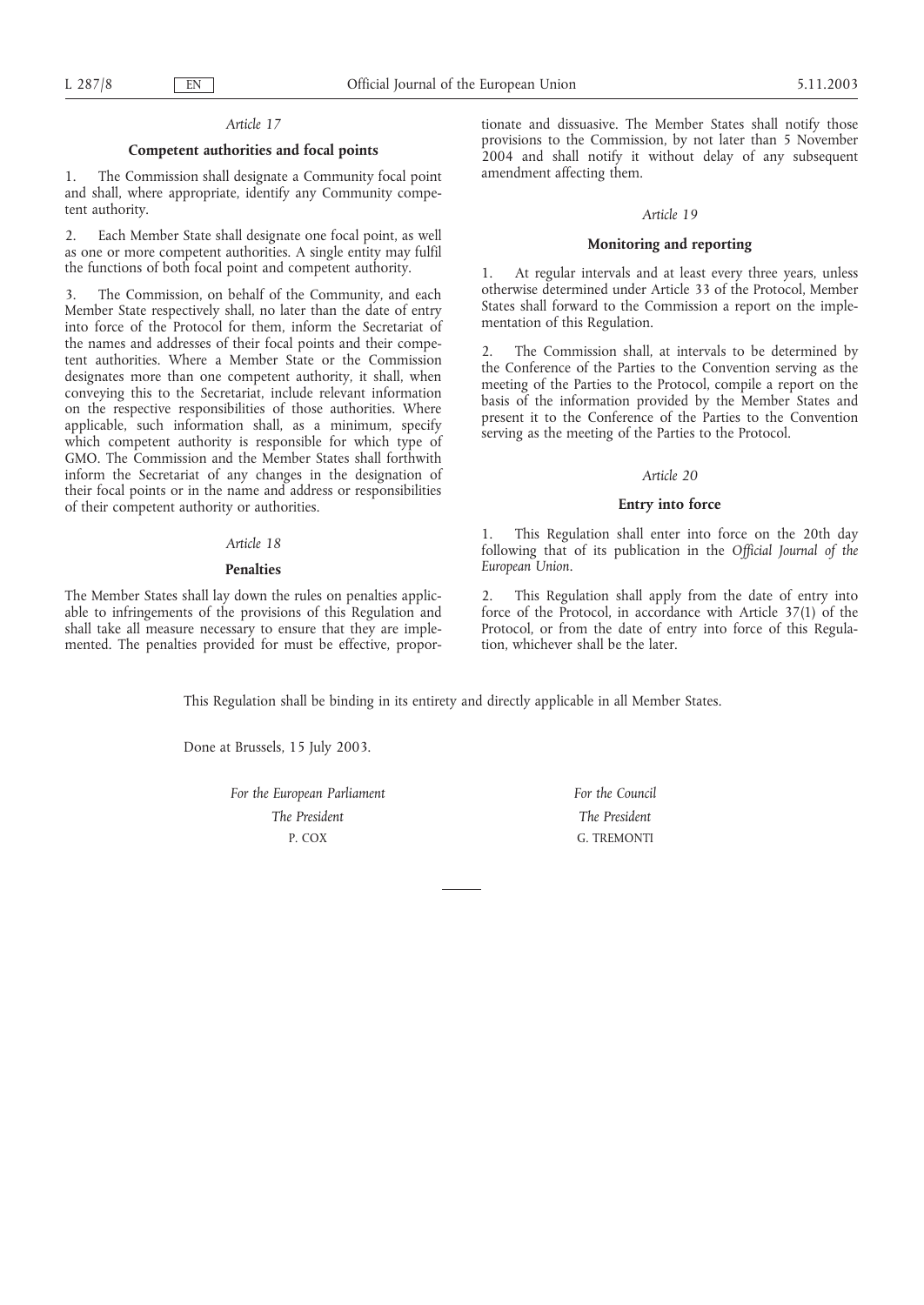### *ANNEX I*

#### **INFORMATION REQUIRED IN NOTIFICATIONS UNDER ARTICLE 4**

- (a) Name, address and contact details of the exporter.
- (b) Name, address and contact details of the importer.
- (c) Name and identity of the GMO, as well as the domestic classification, if any, of the biosafety level of the GMO in the State of export.
- (d) Intended date or dates of the transboundary movement, if known.
- (e) Taxonomic status, common name, point of collection or acquisition, and characteristics of recipient organism or parental organisms related to biosafety.
- (f) Centres of origin and centres of genetic diversity, if known, of the recipient organism and/or the parental organisms and a description of the habitats where the organisms may persist or proliferate.
- (g) Taxonomic status, common name, point of collection or acquisition, and characteristics of the donor organism or organisms related to biosafety.
- (h) Description of the nucleic acid or the modification introduced, the technique used, and the resulting characteristics of the GMO.
- (i) Intended use of the GMO or products thereof, namely, processed materials that are of GMO origin, containing detectable novel combinations of replicable genetic material obtained through techniques listed in Annex I A, Part 1 of Directive 2001/18/EC.
- (j) Quantity or volume of the GMO to be transferred.
- (k) A previous and existing risk assessment report consistent with Annex II of Directive 2001/18/EC.
- (l) Suggested methods for the safe handling, storage, transport and use, including packaging, labelling, documentation, disposal and contingency procedures, where appropriate.
- (m) Regulatory status of the GMO within the State of export (for example, whether it is prohibited in the State of export, whether there are other restrictions, or whether it has been approved for general release) and, if the GMO is banned in the State of export, the reason or reasons for the ban.
- (n) Result and purpose of any notification by the exporter to other States regarding the GMO to be transferred.
- (o) A declaration that the abovementioned information is factually correct.